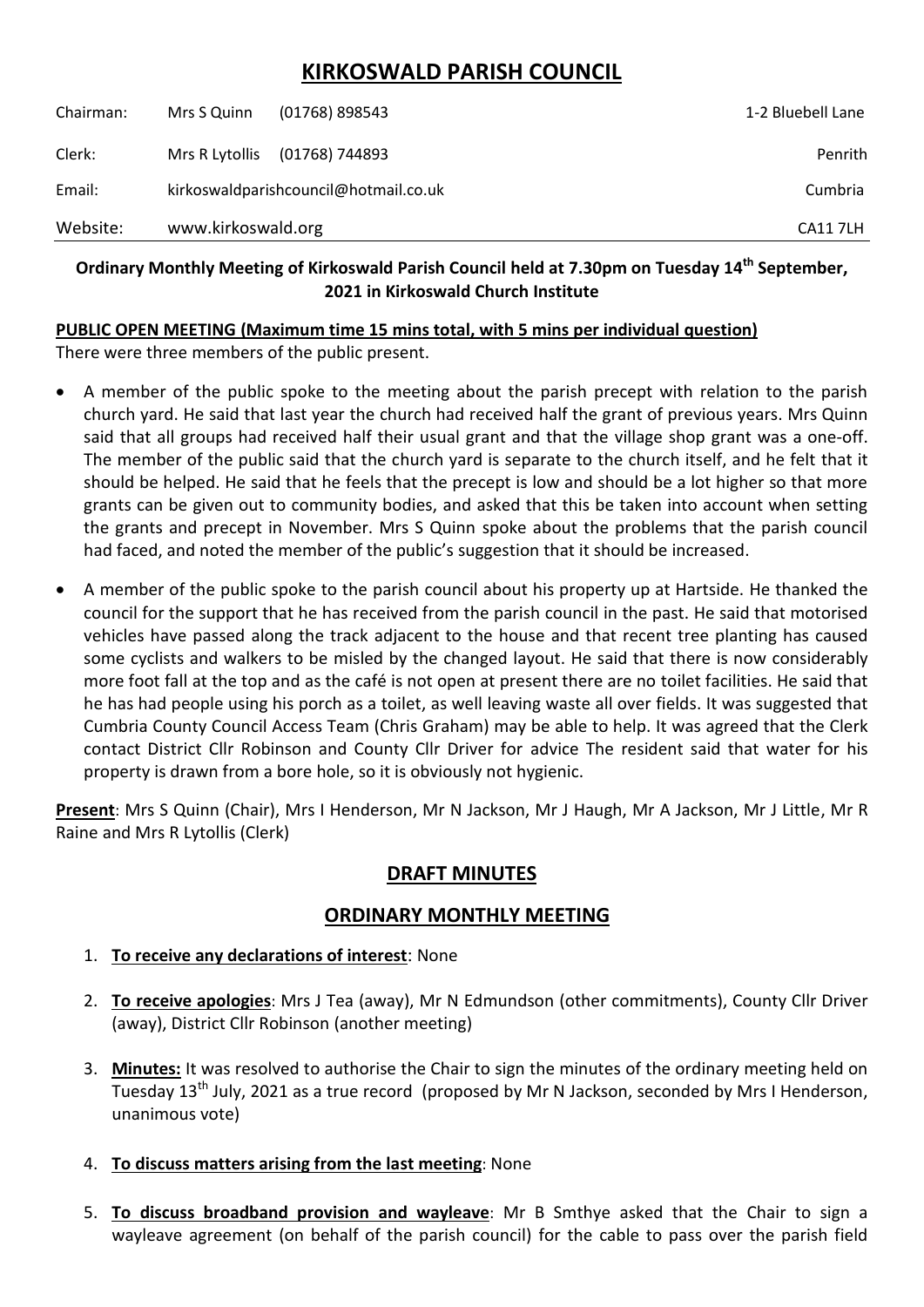(proposed by Mr A Jackson, seconded by Mr N Jackson, unanimous vote). It was reported that a major landowner has now signed the wayleave document, so that cabling can pass over their land. It was noted that there is still one significant landowner to go and it is hoped that this will be cleared in the next couple of weeks.

Key actions: BDUK have signed off a budget £2/3m. B4RN are now transferring all of the vouchers across to BDUK, and these are going through the approvals process. Mr Smythe went through the details of budgeting and outlined how the project will work. Mrs Quinn then gave more details about how the scheme will work and how those who invest (to help with the shortfall) will benefit. BDUK are checking the details supplied to them by B4RN. The information that they require is minimal and there are 28 days to supply it. B4RN have 12 months to connect households up. Please ensure that everyone is signed up in the next 28 days.

Public meeting: Kirkoswald Church Institute- 9<sup>th</sup> October. It was reported that community volunteers are now required. B4RN should have the contractor at the meeting. Ten coordinators are needed to ensure that householders are ready. The householders will be responsible for getting the cable across their garden and into the property. If the voucher has been registered, then there is a dig grant of £150 per property to help with the work. It is hoped that the contractor is one who has just finished a B4RN project in Allendale. Mr Smythe then answered some questions from councillors. It was noted that new people can still sign up, but need to get everything in place before  $24<sup>th</sup>$ September. Cables can be surface mounted if required. Advise will be given about how best to connect (including phones). Councillors agreed that it had been a long time coming and were delighted that it is finally here!

- 6. **To receive an update from CALC and EALC (by Mrs J Tea)**: The Clerk promised to circulate Mrs Tea's email.
- 7. **To discuss the walking pilgrimage**: Mrs S Quinn said that she is going to advertise the event on Facebook. The event is taking place on 8<sup>th</sup> October.

#### 8. **To receive the Financial Report**

- It was resolved to make the following payments due: Clerk's Salary & Expenses **EXPENSIFY EXPENSIFY** E396.19 (Bank Transfer)
- 9. **To receive the Highwayman's Report and discuss matters related to Highway**
- Highwayman's Report: Mr J R Raine reported that the drain has been repaired near Huddlesceugh Hall/ near Five Lane Ends, but due to the roots, it is not deep enough. It was agreed that it might need to be a County Council project where trees are cut down and the drains re-dug. Mr A Jackson offered to speak to the contractor to ask them to pull the roots out, as it is them that are blocking the drains.
- Noticeboards: Councillors passed on their thanks to Mr A Jackson for putting the new boards up and agreed that they are very good.
- Potholes: It was noted that there are quite a lot of potholes in the parish. It was noted that the form reporting problems requires a 'three word' location.
- Signposts: Two signs posts are still in need of repair (top of Kirkoswald and another by the Reading Room in Renwick). It was agreed that the Clerk chase the County Council to complete the work.
- Lights: Three lights have gone out in the village. It was noted that since Eden District Council backtracked, some lights have now been repaired.
- Litter bins: It was reported that the shop committee are having problems with the bin being used for dog waste. Another bin is going to be put in down near the shop.